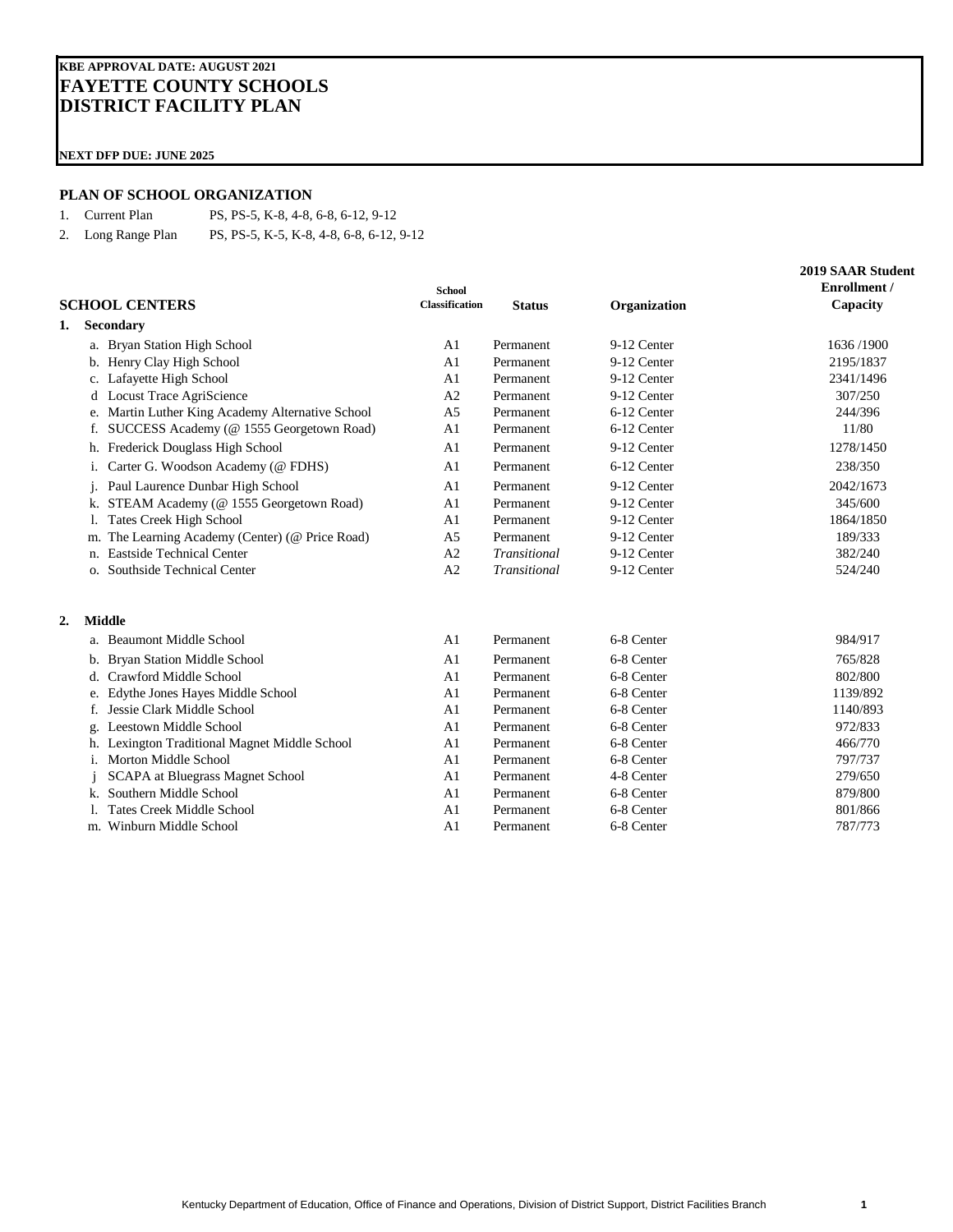### **3. Elementary**

|                | a. Arlington Elementary School                            | A <sub>1</sub> | Permanent | PS-5 Center | 278/482 |
|----------------|-----------------------------------------------------------|----------------|-----------|-------------|---------|
|                | b. Ashland Elementary School                              | A1             | Permanent | PS-5 Center | 302/441 |
| c.             | Athens-Chilesburg Elementary School                       | A <sub>1</sub> | Permanent | PS-5 Center | 802/625 |
|                | d. Booker T. Washington Elementary School                 | A <sub>1</sub> | Permanent | PS-5 Center | 260/449 |
| e.             | Brenda Cowan Elementary                                   | A1             | Permanent | PS-5 Center | 505/750 |
| f.             | Cardinal Valley Elementary School                         | A1             | Permanent | PS-5 Center | 632/725 |
| g.             | Cassidy Elementary School                                 | A1             | Permanent | PS-5 Center | 753/682 |
| h.             | Clays Mill Elementary School                              | A1             | Permanent | PS-5 Center | 562/725 |
| i.             | Coventry Oak Elementary School                            | A1             | Permanent | PS-5 Center | 571/700 |
| j.             | Deep Springs Elementary School                            | A <sub>1</sub> | Permanent | PS-5 Center | 500/625 |
|                | k. Dixie Elementary Magnet School                         | A1             | Permanent | PS-5 Center | 558/601 |
| 1.             | Fayette Co. PreSchool Center                              | A <sub>4</sub> | Permanent | PS Center   | N/A     |
| m.             | Garden Springs Elementary School                          | A1             | Permanent | PS-5 Center | 441/650 |
| n.             | Garrett Morgan Elementary School                          | A1             | Permanent | PS-5 Center | 768/700 |
| $\overline{O}$ | <b>Glendover Elementary School</b>                        | A1             | Permanent | PS-5 Center | 629/650 |
|                | p. Harrison Elementary School                             | A1             | Permanent | PS-5 Center | 273/475 |
| q.             | James Lane Allen Elementary School                        | A1             | Permanent | PS-5 Center | 465/675 |
| r.             | Julius Marks Elementary School                            | A1             | Permanent | PS-5 Center | 669/607 |
|                | s. Lansdowne Elementary School                            | A1             | Permanent | PS-5 Center | 612/675 |
|                | t. Liberty Elementary School                              | A1             | Permanent | PS-5 Center | 771/750 |
|                | u. Madeline M Breckinridge Elementary School              | A1             | Permanent | PS-5 Center | 594/750 |
|                | v. Mary Todd Elementary School                            | A1             | Permanent | PS-5 Center | 472/550 |
| w.             | Maxwell Spanish Immersion Elementary School               | A1             | Permanent | PS-5 Center | 552/582 |
| х.             | Meadowthorpe Elementary School                            | A <sub>1</sub> | Permanent | PS-5 Center | 468/600 |
| y.             | Millcreek Elementary School                               | A1             | Permanent | PS-5 Center | 482/650 |
|                | z. Northern Elementary School                             | A1             | Permanent | PS-5 Center | 491/500 |
|                | aa. Picadome Elementary School                            | A1             | Permanent | PS-5 Center | 470/500 |
|                | bb. Rise Girls' STEM Academy (temporarily at Linlee Bldg) | A <sub>5</sub> | Permanent | K-8 Center  | 132/900 |
|                | cc. Rosa Parks Elementary School                          | A1             | Permanent | PS-5 Center | 747/650 |
|                | dd. Russell Cave Elementary School                        | A1             | Permanent | PS-5 Center | 272/247 |
|                | ee. Sandersville Elementary School                        | A1             | Permanent | PS-5 Center | 585/700 |
|                | ff. Southern Elementary School                            | A1             | Permanent | PS-5 Center | 568/708 |
|                | gg. Squires Elementary School                             | A1             | Permanent | PS-5 Center | 615/650 |
|                | hh. Stonewall Elementary School                           | A1             | Permanent | PS-5 Center | 697/775 |
|                | ii. Tates Creek Elementary School                         | A1             | Permanent | PS-5 Center | 634/725 |
|                | jj. Veterans Park Elementary School                       | A1             | Permanent | PS-5 Center | 767/650 |
|                | kk. Wellington Elementary School                          | A1             | Permanent | PS-5 Center | 730/650 |
| 11.            | William Wells Brown Elementary School                     | A1             | Permanent | PS-5 Center | 286/450 |
|                | mm Yates Elementary School                                | A1             | Permanent | PS-5 Center | 358/475 |

### **CAPITAL CONSTRUCTION PRIORITIES (Schedule within the 2022-2024 Biennium)**

| <b>1a. New construction</b> to meet student capacity; further implementation of established programs; or complete approved<br>projects constructed in phases. |              | Eff. $%$ | Cost Est.    |
|---------------------------------------------------------------------------------------------------------------------------------------------------------------|--------------|----------|--------------|
| 1. New Girls STEM School (K-8)<br>900 Student capacity<br>Acquire Site for Purchase - TBD                                                                     | 106.408 sf.  |          | \$25,882,682 |
| 2. New Elementary School<br>750 Student capacity Located on Polo Club                                                                                         | $80.824$ sf. |          | \$19,659,630 |
| 3. New Carter G Woodson Prepatory Academy (K-5)<br>450 Student capacity<br>Acquire Site for Purchase - TBD                                                    | $52,622$ sf. |          | \$12,799,775 |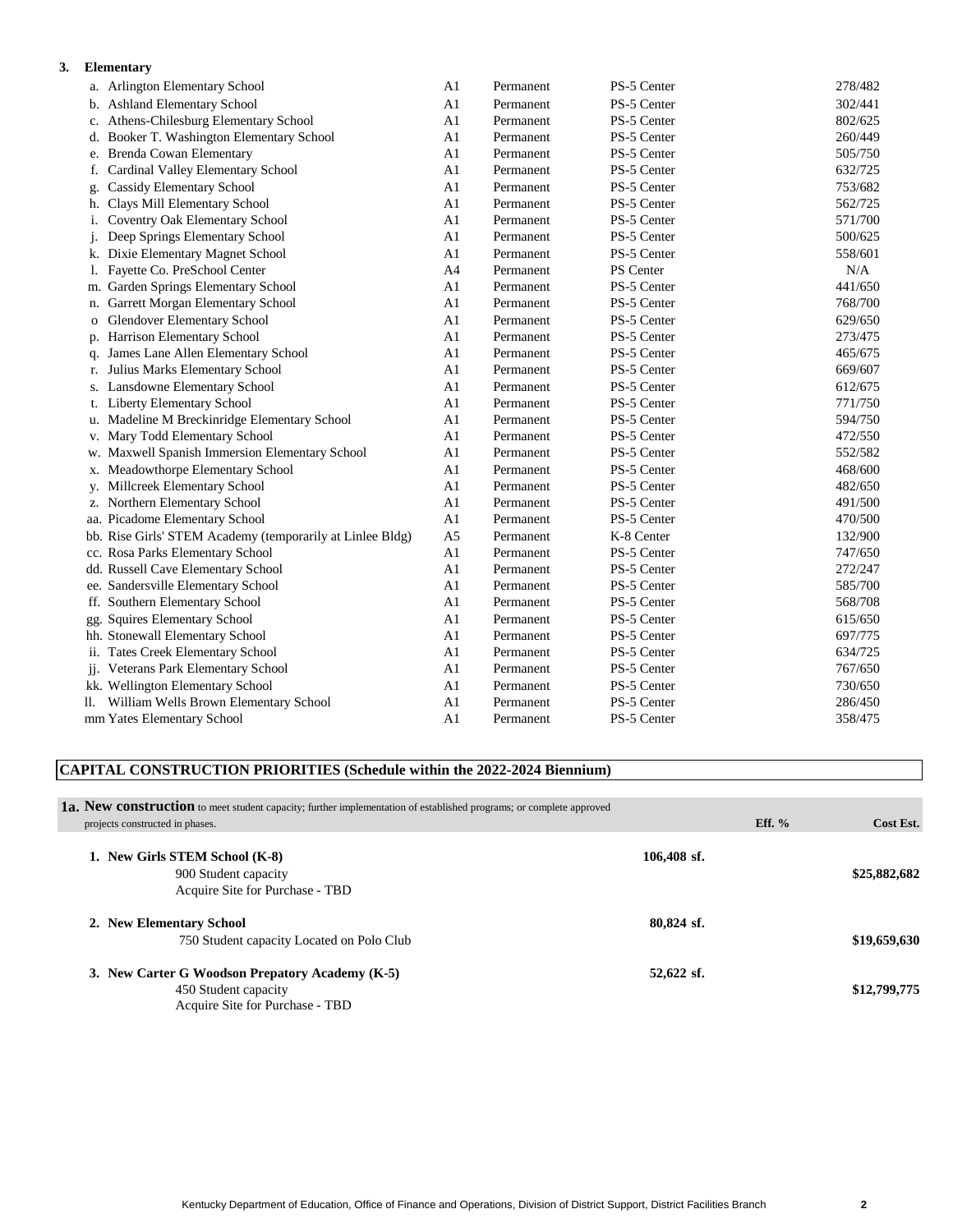|                     | <b>1b.</b> New construction to replace inadequate spaces; expand existing or new buildings for educational purposes;                                                                                                                                                                                                            |                        |              |        |              |
|---------------------|---------------------------------------------------------------------------------------------------------------------------------------------------------------------------------------------------------------------------------------------------------------------------------------------------------------------------------|------------------------|--------------|--------|--------------|
|                     | consolidate schools; or replace deteriorated facilities.                                                                                                                                                                                                                                                                        |                        |              | Eff. % | Cost Est.    |
|                     | 1. School for Creative and Performing Arts (SCAPA Grades 4-8 Program)<br>Major renovation and additions to move program to 701 East Main Street, where central office used to be                                                                                                                                                |                        | 88,739 sf.   | 71%    | \$17,470,224 |
|                     | located. This will allow for expansion of the program for up to 650 students contining to serve grades 4-<br>8th. Sudent capacity increases from 250 to 650. Demolition of some existing structures would be                                                                                                                    |                        |              |        |              |
|                     | considered, as well as renovation of the remaining main portion of the main street building, include the<br>auditorium, gym, kitchen and cafeteria and the remaining classrooms, hallways, all mechanical, electrical<br>and plumbing systems to be replaced. Abatement would also need to occur, as well as new roofing on the |                        |              |        |              |
|                     | remaining building to be renovated. ADA upgrades throughout the building, new elevator and much site<br>work would also need to to done including new paving, sidewalks and landscaping.                                                                                                                                        |                        |              |        |              |
|                     |                                                                                                                                                                                                                                                                                                                                 |                        |              |        |              |
| Construct:          | Special ED/FMD<br>1                                                                                                                                                                                                                                                                                                             | 825 sf.                | 825 sf.      | 71%    | \$285,950    |
|                     | Visual Arts Classrooms (LIPSA)<br>2                                                                                                                                                                                                                                                                                             | 1,200 sf.              | 2,400 sf.    | 71%    | \$831,854    |
|                     | Drama classroom (LIPSA)<br>$\mathbf{1}$                                                                                                                                                                                                                                                                                         | $1,100$ sf.            | $1,100$ sf.  | 71%    | \$381,266    |
|                     | Costume design (LIPSA)<br>$\mathbf{1}$                                                                                                                                                                                                                                                                                          | 900 sf.                | 900 sf.      | 71%    | \$311,945    |
|                     | Creative Writing Classroom (LIPSA)<br>$\mathbf{1}$                                                                                                                                                                                                                                                                              | 2,400 sf.              | 2,400 sf.    | 71%    | \$831,854    |
|                     | Tickets and concessions (LIPSA)<br>1                                                                                                                                                                                                                                                                                            | 600 sf.                | 600 sf.      | 71%    | \$207,963    |
|                     | Black box Theatre (LIPSA)<br>$\mathbf{1}$                                                                                                                                                                                                                                                                                       | 2,400 sf.              | 2,400 sf.    | 71%    | \$831,854    |
|                     | Set Design, shop and storage (LIPSA)<br>$\mathbf{1}$                                                                                                                                                                                                                                                                            | 2,500 sf.              | $2,500$ sf.  | 71%    | \$866,514    |
|                     | Expansion of Stage area (LIPSA)<br>1<br>Vocal Music                                                                                                                                                                                                                                                                             | 2,000 sf.              | $2,000$ sf.  | 71%    | \$693,211    |
|                     | 1                                                                                                                                                                                                                                                                                                                               | $1,200$ sf.<br>900 sf. | $1,200$ sf.  | 71%    | \$415,927    |
|                     | Piano Lab (LIPSA)<br>2                                                                                                                                                                                                                                                                                                          | sf.                    | $1,800$ sf.  | 71%    | \$623,890    |
|                     | 1<br>Lighting, sound, & computer design<br>(LIPSA)                                                                                                                                                                                                                                                                              | 2,500                  | 2,500 sf.    | 71%    | \$866,514    |
|                     | Dressing rooms (LIPSA)<br>2                                                                                                                                                                                                                                                                                                     | 600 sf.                | 1,200 sf.    | 71%    | \$415,927    |
|                     | 2. Consolidate CTE programs from Eastside & Southside Technical Centers                                                                                                                                                                                                                                                         |                        |              |        |              |
|                     | 1000 Student capacity (Renovation of Midland Building)                                                                                                                                                                                                                                                                          |                        |              |        |              |
| <b>Renovate to:</b> | 1 Auto Body/Collision Repair Tech                                                                                                                                                                                                                                                                                               | 6,675 sf.              | 6,675 sf.    | 68%    | \$2,200,001  |
|                     | 1 Automotive Technology                                                                                                                                                                                                                                                                                                         | $6,900$ sf.            | 6,900 sf.    | 68%    | \$2,274,159  |
|                     | 1 Diesel/Med/Heavy Truck Tech.                                                                                                                                                                                                                                                                                                  | $6,600$ sf.            | $6,600$ sf.  | 68%    | \$2,175,282  |
|                     | 1 Aviation                                                                                                                                                                                                                                                                                                                      | 7,200 sf.              | $7,200$ sf.  | 68%    | \$2,373,035  |
|                     | 1 Fire & Emergency Med. Services                                                                                                                                                                                                                                                                                                | $3,600$ sf.            | 3,600 sf.    | 68%    | \$1,186,518  |
|                     | 1 Law Enforcement                                                                                                                                                                                                                                                                                                               | $3,600$ sf.            | 3,600 sf.    | 68%    | \$1,186,518  |
|                     | 1 Cinematograph & Videography                                                                                                                                                                                                                                                                                                   | 3,300 sf.              | 3,300 sf.    | 68%    | \$1,087,641  |
|                     | 1 Digital Design & Game Dev.                                                                                                                                                                                                                                                                                                    | $4,800$ sf.            | 4,800 sf.    | 68%    | \$1,582,024  |
|                     | 1 Carpentary                                                                                                                                                                                                                                                                                                                    | 4,850 sf.              | 4,850 sf.    | 68%    | \$1,598,503  |
|                     | 1 Electrical                                                                                                                                                                                                                                                                                                                    | 4,350 sf.              | 4,350 sf.    | 68%    | \$1,433,709  |
|                     | 1 Electronics                                                                                                                                                                                                                                                                                                                   | 2,800 sf.              | 2,800 sf.    | 68%    | \$922,847    |
|                     | 1 Welding                                                                                                                                                                                                                                                                                                                       | 5,060 sf.              | 5,060 sf.    | 68%    | \$1,667,716  |
|                     | 1 HVAC                                                                                                                                                                                                                                                                                                                          | 4,350 sf.              | 4,350 sf.    | 68%    | \$1,433,709  |
|                     | 1 Plumbing                                                                                                                                                                                                                                                                                                                      | 4,350 sf.              | $4,350$ sf.  | 68%    | \$1,433,709  |
|                     | 1 Automation Engineering                                                                                                                                                                                                                                                                                                        | $4,700$ sf.            | 4,700 sf.    | 68%    | \$1,549,065  |
|                     | 1 Culinary Arts                                                                                                                                                                                                                                                                                                                 | 6,000 sf.              | $6,000$ sf.  | 68%    | \$1,977,529  |
|                     | 1 Medical Sciences & Pre-Nursing                                                                                                                                                                                                                                                                                                | 10,400 sf.             | $10,400$ sf. | 68%    | \$3,427,718  |
|                     | 1 Media Center/Flexible                                                                                                                                                                                                                                                                                                         | 5,720 sf.              | 5,720 sf.    | 68%    | \$1,885,245  |
|                     | 1 Auditorium/Multipurpose Room                                                                                                                                                                                                                                                                                                  | 4,500 sf.              | 4,500 sf.    | 68%    | \$1,483,147  |
|                     | 1 Café/Vending                                                                                                                                                                                                                                                                                                                  | 3,800 sf.              | 3,800 sf.    | 68%    | \$1,252,435  |
|                     | 1 Administration Area                                                                                                                                                                                                                                                                                                           | 2,020 sf.              | $2,020$ sf.  | 68%    | \$665,768    |
|                     | 1 Custodial Receiving                                                                                                                                                                                                                                                                                                           | 250 sf.                | 250 sf.      | 68%    | \$82,397     |
|                     |                                                                                                                                                                                                                                                                                                                                 |                        |              |        |              |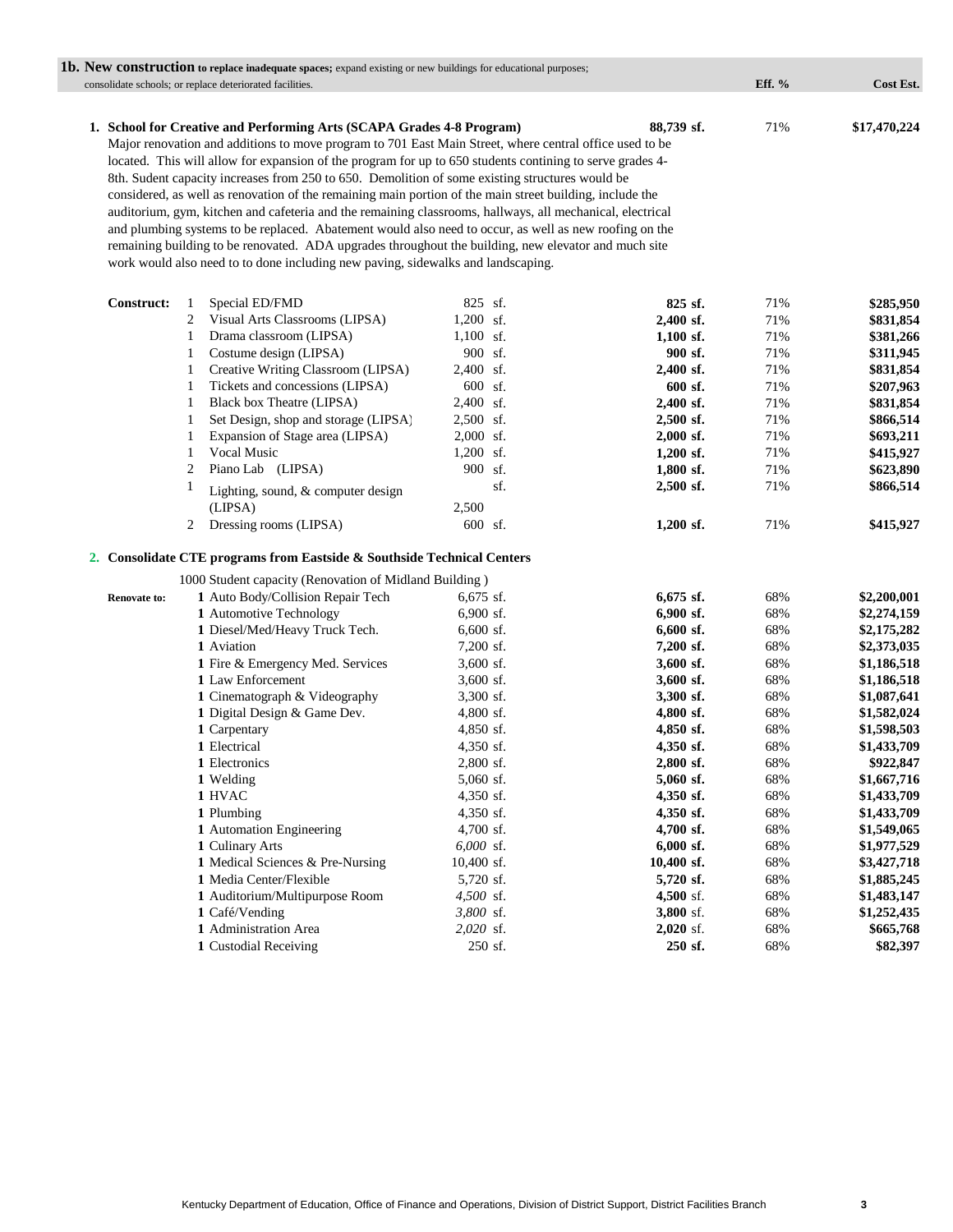|                                                                                   | 1c. Major renovation/additions of educational facilities; including expansions, kitchens, cafeterias, libraries,                                                                                                                                                                                                                                                                                                                                                                                                                                                                                                                                                                                                                                                                                                                                                                                                                                                                                                                                                          |                                            |                                                               |                          |                                                                       |
|-----------------------------------------------------------------------------------|---------------------------------------------------------------------------------------------------------------------------------------------------------------------------------------------------------------------------------------------------------------------------------------------------------------------------------------------------------------------------------------------------------------------------------------------------------------------------------------------------------------------------------------------------------------------------------------------------------------------------------------------------------------------------------------------------------------------------------------------------------------------------------------------------------------------------------------------------------------------------------------------------------------------------------------------------------------------------------------------------------------------------------------------------------------------------|--------------------------------------------|---------------------------------------------------------------|--------------------------|-----------------------------------------------------------------------|
|                                                                                   | administrative areas, auditoriums, and gymnasiums.                                                                                                                                                                                                                                                                                                                                                                                                                                                                                                                                                                                                                                                                                                                                                                                                                                                                                                                                                                                                                        |                                            |                                                               | Eff. %                   | Cost Est.                                                             |
| 1. Dunbar High School                                                             |                                                                                                                                                                                                                                                                                                                                                                                                                                                                                                                                                                                                                                                                                                                                                                                                                                                                                                                                                                                                                                                                           |                                            | 271,514 sf.                                                   |                          | \$42,711,763                                                          |
| kitchen equipment.                                                                | Major Renovation to include: Replacement of security systems, site lighting, all interior and<br>exterior lighting throughout the building, emergency exit lighting, replace generator, replace<br>fire alarm system, replace intercom and clock system, replace all unit heaters throughout the<br>building, replace ventilation system, replace VAV, replace packaged HVAC and primary<br>HVAC, replace boiler piping, replace plumbing fixtures, Replace exterior window system,<br>replace flooring throughout the building, replace ceiling throughout the building, replace the<br>roofing and possibly roofing substrate, repair dumpster area, replacement sidewalks,<br>walkways, and asphalt througout the site, replace casework, fittings and lockers, and replace                                                                                                                                                                                                                                                                                            |                                            |                                                               |                          |                                                                       |
| Construct:                                                                        |                                                                                                                                                                                                                                                                                                                                                                                                                                                                                                                                                                                                                                                                                                                                                                                                                                                                                                                                                                                                                                                                           |                                            |                                                               | Eff. %                   |                                                                       |
|                                                                                   | 12 Classrooms                                                                                                                                                                                                                                                                                                                                                                                                                                                                                                                                                                                                                                                                                                                                                                                                                                                                                                                                                                                                                                                             | 750 sf.                                    | 9,000 sf.                                                     | 68%                      | \$3,366,265                                                           |
| 1                                                                                 | Special Ed (self-contained) (LIPSA)                                                                                                                                                                                                                                                                                                                                                                                                                                                                                                                                                                                                                                                                                                                                                                                                                                                                                                                                                                                                                                       | 825 sf.                                    | 825 sf.                                                       | 68%                      | \$308,574                                                             |
| 4                                                                                 | Resource rooms                                                                                                                                                                                                                                                                                                                                                                                                                                                                                                                                                                                                                                                                                                                                                                                                                                                                                                                                                                                                                                                            | 375 sf.                                    | 1,500 sf.                                                     | 68%                      | \$561,044                                                             |
| 2                                                                                 | <b>Computer Classrooms</b>                                                                                                                                                                                                                                                                                                                                                                                                                                                                                                                                                                                                                                                                                                                                                                                                                                                                                                                                                                                                                                                | $1,280$ sf.                                | 2,560 sf.                                                     | 68%                      | \$957,515                                                             |
| 1                                                                                 | Scienc Lecture Lab                                                                                                                                                                                                                                                                                                                                                                                                                                                                                                                                                                                                                                                                                                                                                                                                                                                                                                                                                                                                                                                        | $1,625$ sf.                                | $1,625$ sf.                                                   | 68%                      | \$607,798                                                             |
| 2. Henry Clay High School<br>replace water heaters,<br>Construct:<br>10<br>1<br>1 | Major renovation to include; Exterior canopy improvements, site grading, new<br>roofing, asphalt paving, interior flooring throughout the school, new exterior doors<br>and frames, ADA upgrades throughout, new ceilings throughout, install weeps and<br>vents at exterior masonry walls, exterior columns need to be replaced, repour exterior<br>slabs, enclose dumpsters and install new concrete pad, redo interior painting<br>throughout the building, Install new partitions at restooms, Replace kitchen<br>equipment, Install new HVAC systems, Chillers and ductwork throughout the<br>building, new interior lighting, new exterior lighting, replacement of sanitary lines,<br>replace plumbing fixtures, replace generator, fire alarm system should be updated,<br>new clocks and intercom system needed, Electrical service needs to be updated,<br>replace old sprinklers in older parts of the building, replace radiant heater units,<br><b>Standard Classrooms</b><br>12 Resource Classrooms<br>Media Center Expansion<br><b>Custodial Receiving</b> | 750 sf.<br>375 sf.<br>5,200 sf.<br>250 sf. | 248,178 sf.<br>7,500 sf.<br>4,500 sf.<br>5,200 sf.<br>250 sf. | 68%<br>68%<br>68%<br>68% | \$52,908,621<br>\$2,805,221<br>\$1,683,132<br>\$1,944,953<br>\$93,507 |
| 3. Lafayette High School                                                          |                                                                                                                                                                                                                                                                                                                                                                                                                                                                                                                                                                                                                                                                                                                                                                                                                                                                                                                                                                                                                                                                           |                                            | 249,735 sf.                                                   |                          | \$20,136,922                                                          |
| <b>Construct:</b><br>24                                                           | Major Renovation Items to include: Replacement of exterior paving, sidewalks, garbage<br>area; replace kitchen equipment, upgrade floor finishes throughout the building, replace<br>windows with more energy efficient units, install vents and weekps, replace exterior<br>caulking, replace exterior fencing, replace ceilings throughout the building, paint walls<br>throughout the building, replace interior and exterior doors and hardware throughout the<br>building, replace handrails, replace toilet stalls, replace casework, replace lockers; remove<br>and replace steel joists and decking in some areas; Install new roofing, decking, downspouts,<br>and gutters; Replace security systems in 1965 & 1973 areas, replace controls throughout<br>building, replace RTU's and HVAC pumps, replace water heaters, replace clock system and<br>intercom, alarm systems, light fixutres throughout the building and emergency lighting<br>throughout, gas boilers and plumbing.<br><b>Standard Classrooms</b>                                               | 750 sf.                                    | 18,000 sf.                                                    | 68%                      | \$6,732,529                                                           |
| 4                                                                                 | <b>Resource Classrooms</b>                                                                                                                                                                                                                                                                                                                                                                                                                                                                                                                                                                                                                                                                                                                                                                                                                                                                                                                                                                                                                                                | 375 sf.                                    | $1,500$ sf.                                                   | 68%                      | \$561,044                                                             |
| 1                                                                                 | Science Lab                                                                                                                                                                                                                                                                                                                                                                                                                                                                                                                                                                                                                                                                                                                                                                                                                                                                                                                                                                                                                                                               | 1,625 sf.                                  | $1,625$ sf.                                                   | 68%                      | \$607,798                                                             |
| 1                                                                                 | Media Center Expansion                                                                                                                                                                                                                                                                                                                                                                                                                                                                                                                                                                                                                                                                                                                                                                                                                                                                                                                                                                                                                                                    | 3,950 sf.                                  | 3,950 sf.                                                     | 68%                      | \$1,477,416                                                           |
| 1                                                                                 | Cafeteria Expansion                                                                                                                                                                                                                                                                                                                                                                                                                                                                                                                                                                                                                                                                                                                                                                                                                                                                                                                                                                                                                                                       | $1,600$ sf.                                | $1,600$ sf.                                                   | 68%                      | \$598,447                                                             |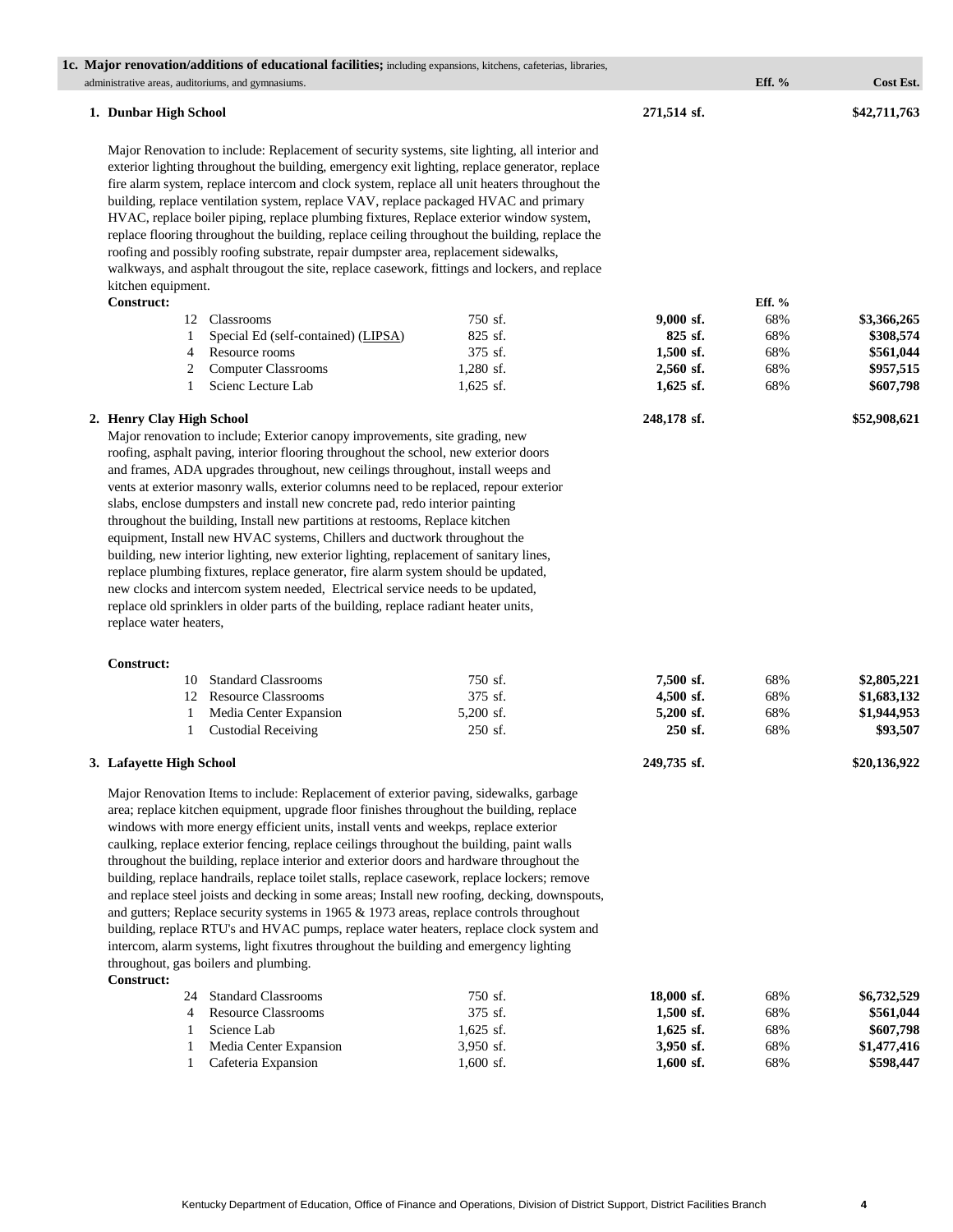| 4. Beaumont Middle School                                                                   |                                                                                                               |                    | 95,360 sf.             |            | \$12,429,565            |
|---------------------------------------------------------------------------------------------|---------------------------------------------------------------------------------------------------------------|--------------------|------------------------|------------|-------------------------|
|                                                                                             | Major renovation to include: replacement of exterior windows, replacement of kitchen                          |                    |                        |            |                         |
|                                                                                             | equipment, fire alarm system should be updated, fire alarm devices should be replaced,                        |                    |                        |            |                         |
|                                                                                             | Replace Phone, Clocks and intercom systems, new plumbing fixtures, replacement of                             |                    |                        |            |                         |
|                                                                                             | interior and exterior lights throughout the building and the site, replacement of all ceilings                |                    |                        |            |                         |
|                                                                                             | throughout the building, technology and data cabeling needs to be replaced, replacement of                    |                    |                        |            |                         |
|                                                                                             | all HVAC systems, ductwork, exhaust fans, chiller and pumps, replacement of casework,                         |                    |                        |            |                         |
|                                                                                             | toilet partitions, gymnasium seating need to be done, flooring in many areas needs to be                      |                    |                        |            |                         |
|                                                                                             | replaced, exterior sidewalk and canopies need to be replaced, new painting throughout the                     |                    |                        |            |                         |
|                                                                                             | building is needed, new roofing is needed as it is at the end of its life, repaving the asphalt               |                    |                        |            |                         |
|                                                                                             | around the site is needed and recaulking around the exterior of the building.                                 |                    |                        |            |                         |
| Construct:                                                                                  |                                                                                                               |                    |                        |            |                         |
| 6                                                                                           | Classrooms                                                                                                    | 750 sf.<br>375 sf. | 4,500 sf.              | 71%        | \$1,559,725             |
| 10                                                                                          | <b>Resource Rooms</b>                                                                                         | 900 sf.            | 3,750 sf.<br>2,700 sf. | 71%<br>71% | \$1,299,771             |
| 3<br>1                                                                                      | Computer labs<br>Cafeteria addition                                                                           | $4,000$ sf.        | 4,000 sf.              | 71%        | \$935,835               |
| 1                                                                                           | Kitchen addition                                                                                              | $2,100$ sf.        | $2,100$ sf.            | 71%        | \$1,386,423             |
| 1                                                                                           | Gymnasium expansion                                                                                           | 5,000 sf.          | 5,000 sf.              | 71%        | \$727,872               |
| 1                                                                                           | <b>Custodial Receiving</b>                                                                                    | 250 sf.            | 250 sf.                | 71%        | \$1,733,028<br>\$86,651 |
|                                                                                             |                                                                                                               |                    |                        |            |                         |
| 5. Southern Middle School                                                                   |                                                                                                               |                    | 87,295 sf.             |            | \$13,724,837            |
|                                                                                             | Major renovation items include: new roofing systems, recaulking on the exterior of the building at            |                    |                        |            |                         |
|                                                                                             | expansion joints and at windows, providing new concrete pads and dumpsters encloseures, replacing             |                    |                        |            |                         |
|                                                                                             | casework throughout the building, Add additional control joints at exterior of building, improvements at      |                    |                        |            |                         |
|                                                                                             | exterior building envelope needed, redo exterior sidewalks and asphalt paving, replacing ceilings throughout  |                    |                        |            |                         |
|                                                                                             | the building, repaint interior walls throughout the building, replace flooring throughout due to age, replace |                    |                        |            |                         |
|                                                                                             | doors and some frames due to age and damage, replacement of interior and exterior lighting, replacement of    |                    |                        |            |                         |
|                                                                                             | security, intercom, and clock systems, replacement of water heaters, replacement of electrical service and    |                    |                        |            |                         |
|                                                                                             | panels, replace water piping and energy managment systems, replace generator, replace kitchen hood and        |                    |                        |            |                         |
|                                                                                             | boiler exhaust stacks, replace gas lines, replace chller, replace sanitary lines in older parts of building,  |                    |                        |            |                         |
|                                                                                             | replace gas fired boilers, and main air handling units.                                                       |                    |                        |            |                         |
| Construct:                                                                                  |                                                                                                               |                    |                        |            |                         |
| 3                                                                                           | Classroom                                                                                                     | 750 sf.            | 2,250 sf.              | 71%        | \$779,863               |
| 6                                                                                           | <b>Resource Rooms</b>                                                                                         | 375 sf.            | 2,250 sf.              | 71%        | \$779,863               |
| 2                                                                                           | Computer labs                                                                                                 | 900 sf.            | 1,800 sf.              | 71%        | \$623,900               |
| 1                                                                                           | Cafeteria addition                                                                                            | $3,075$ sf.        | 3,075 sf.              | 71%        | \$1,065,812             |
| 1                                                                                           | Kitchen addition                                                                                              | $1,687$ sf.        | 1,687 sf.              | 71%        | \$584,724               |
| 1                                                                                           | Gymnasium expansion                                                                                           | 4,522 sf.          | 4,522 sf.              | 71%        | \$1,567,351             |
|                                                                                             |                                                                                                               | 160 sf.            | 160 sf.                | 71%        | \$55,457                |
| 1                                                                                           | Family Res. Expansion                                                                                         |                    |                        | 71%        | \$51,991                |
| 1                                                                                           | <b>Custodial Receiving Expansion</b>                                                                          | 150 sf.            | 150 sf.                |            |                         |
| 6. Winburn Middle School                                                                    |                                                                                                               |                    | 91,737 sf.             |            | \$9,933,857             |
|                                                                                             | Major renovation to include: kitchen, cafeteria, replacing the roofing system, providing roof                 |                    |                        |            |                         |
|                                                                                             | access, replace all flooring, and repair terrazzo where cracked, replace concrete sidewalks,                  |                    |                        |            |                         |
|                                                                                             | repair damaged foundations, redo the exterior grading, redo the perimeter fencing, repave all                 |                    |                        |            |                         |
|                                                                                             | the asphalt areas, replace all exterior caulking, replace the dumpster pad and enclosure area,                |                    |                        |            |                         |
| replace interior casework and paint walls, repair settlement in some areas of the building, |                                                                                                               |                    |                        |            |                         |
|                                                                                             |                                                                                                               |                    |                        |            |                         |
|                                                                                             |                                                                                                               |                    |                        |            |                         |
|                                                                                             | replace security and camera systems, replace intercom and clock systems, replace all interior                 |                    |                        |            |                         |
|                                                                                             | and exterior lighitng, replace sanitary lines, replace gas lines, replace HVAC Pumps and                      |                    |                        |            |                         |
|                                                                                             | packaged air systems, replace controls, replace water piping, replace plumbing fixtures and                   |                    |                        |            |                         |
|                                                                                             | toilet partitions, replace technology lines, upgrade electrical systems and replace gym                       |                    |                        |            |                         |
| flooring.<br>Construct:                                                                     |                                                                                                               |                    |                        |            |                         |

| Classroom             | 750 sf.     | 750 sf.     | 71% | \$259,954   |
|-----------------------|-------------|-------------|-----|-------------|
| Resource              | 375 sf.     | $1.500$ sf. | 71% | \$519,908   |
| Kitchen addition      | 1.600 sf.   | $1.600$ sf. | 71% | \$554,569   |
| Cafeteria addition    | $3.100$ sf. | $3,100$ sf. | 71% | \$1,074,477 |
| Gymnasium expansion   | 5.950 sf.   | 5.950 sf.   | 71% | \$2,062,304 |
| Health Clinic (LIPSA) | 1.500 sf.   | $1,500$ sf. | 71% | \$519,908   |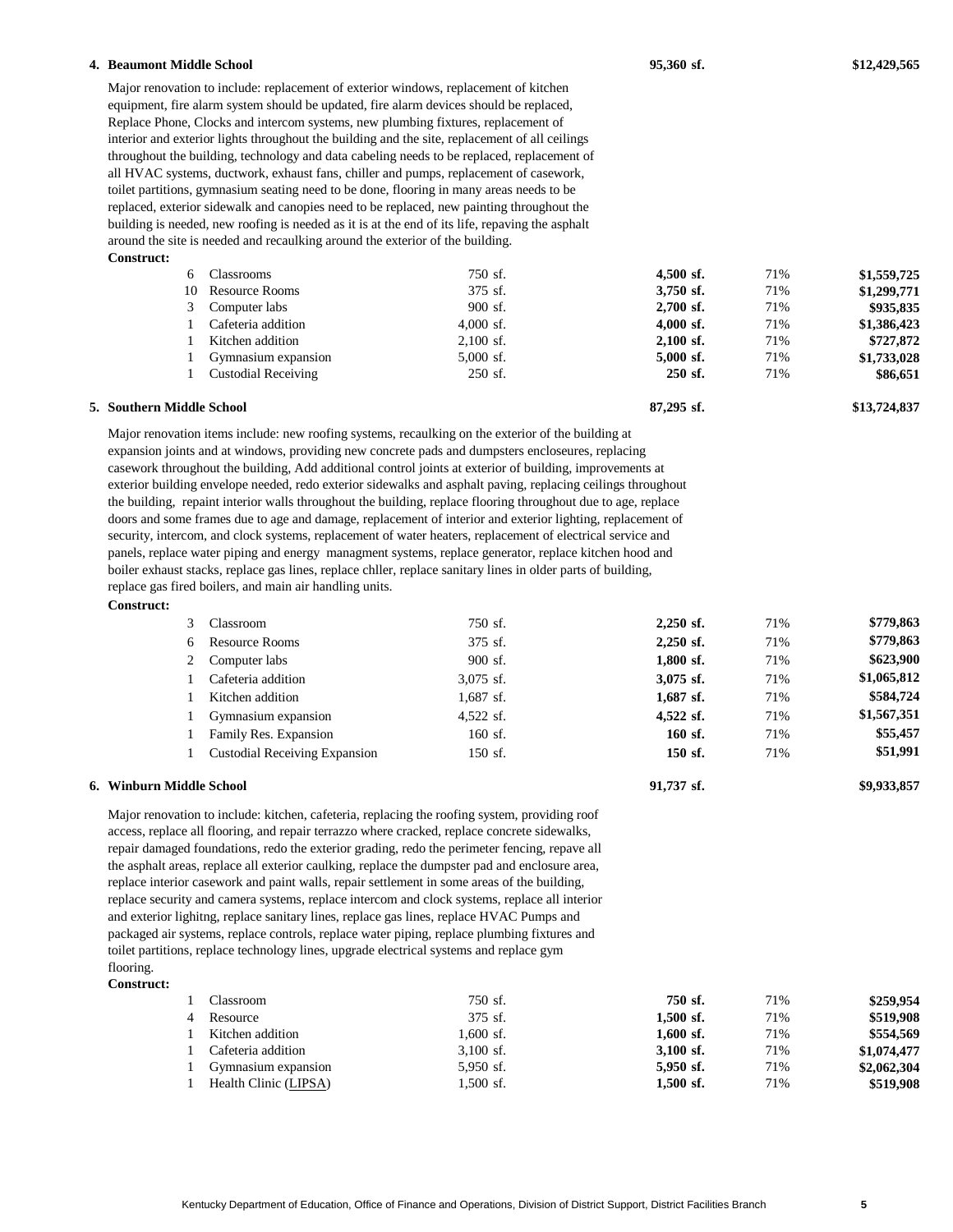| 7. Booker T. Washington Elementary School<br>Major renovation to include; New roofing, ADA upgrades in all restrooms and water<br>fountains, add gymnasium bleachers, replace HVAC system, pumps, radiant heaters, and<br>RTU's, replace exit signs and emergency lighting, lighting throughout the interior and<br>exterior, replace the intercom and clock systems, replace the controls system, replace<br>electricl wiring, conduit and devices throughout the building, and replace the waste and vent<br>piping.                                                                                                                                                                                                                                                                                                                                                                                                                                                                                                                                                                                                                                                                              | 53,816 sf. | \$3,105,611  |
|-----------------------------------------------------------------------------------------------------------------------------------------------------------------------------------------------------------------------------------------------------------------------------------------------------------------------------------------------------------------------------------------------------------------------------------------------------------------------------------------------------------------------------------------------------------------------------------------------------------------------------------------------------------------------------------------------------------------------------------------------------------------------------------------------------------------------------------------------------------------------------------------------------------------------------------------------------------------------------------------------------------------------------------------------------------------------------------------------------------------------------------------------------------------------------------------------------|------------|--------------|
| 8. Northern Elementary School                                                                                                                                                                                                                                                                                                                                                                                                                                                                                                                                                                                                                                                                                                                                                                                                                                                                                                                                                                                                                                                                                                                                                                       | 67,310 sf. | \$11,448,042 |
| Major renovation items include: Repairing the exterior and interior walls in areas where<br>cracking, replacing fencing, replacing exterior concrete sidewalks and curbs, repaving<br>asphalt, replacing kitchen equipment, replacing ceilings throughout the building, replacing<br>the flooring throughout the building, painting walls throughout the building, upgrading doors<br>and hardware in some areas, installing vertical grab bars in ADA toilets, installing ADA<br>water fountains, installing gym bleachers, replacing interior and exterior lighting throughout<br>the building and site, replacing the generator, replacing water lines that are older, replacing<br>the emergency lighting and exit signs, replacing the access controls, replacing the intercom<br>and clock systems, upgrading the electrical system, replacing the controls systems, replacing<br>the kitchen hood and other exhaust systems, replacing the RTU's, duct systems and HVAC<br>systems throughout the building, replacing the hot water boilers and water heaters,<br>upgrading the electrical wiring, replacing the plumbing fixtures, replacing the waste and vent<br>piping and water piping. |            |              |
| 9. Martin Luther King Alternative School                                                                                                                                                                                                                                                                                                                                                                                                                                                                                                                                                                                                                                                                                                                                                                                                                                                                                                                                                                                                                                                                                                                                                            | 40,746 sf. | \$2,845,854  |
| Major renovation components include: Replacement of roofing system, replace generator,<br>replace a few doors and hardware, replace intercom and security sytem throughout the<br>building, replace fire alarm panel, replace light fixtures and emergency light fixtures<br>throughout the building, replace controls throughout the building, replace packaged VRF<br>HVAC and Pumps throughout the building.                                                                                                                                                                                                                                                                                                                                                                                                                                                                                                                                                                                                                                                                                                                                                                                     |            |              |
| <b>10. Harrison Elementary School</b><br>Major renovation items include: replacing exit signage and emergency lighting, replacing<br>security (access) controls, updating fire alarm system, replacing the intercom and clock<br>systems, replacing the lighting on the interior and the exterior, replacing the controls,<br>replacing the HVAC pumps, updating the wiring and devices throughout the building,<br>replacing the waste and vent piping and replacing the water heaters. Replace windows,<br>replace concrete paving ,replace concrete pad, enclosure at dumpster area, and repair exterior<br>brick wall in some areas around the building.                                                                                                                                                                                                                                                                                                                                                                                                                                                                                                                                        | 56,300 sf. | \$1,695,613  |

# **CAPITAL CONSTRUCTION PRIORITIES (Schedule after the 2022-2024 Biennium) 2a. New construction** to meet student capacity; further implementation of established programs; or complete approved projects constructed in phases. **Eff. % Cost Est. 1. New Elementary School 80,818 sf. \$19,658,170** 750 Student capacity (vicinity of Masterson Station area) Acquire site for project **2. Locust Trace AgriScience Construct:** 8 Classrooms 750 sf. **6,000 sf.** 68% **\$2,244,176**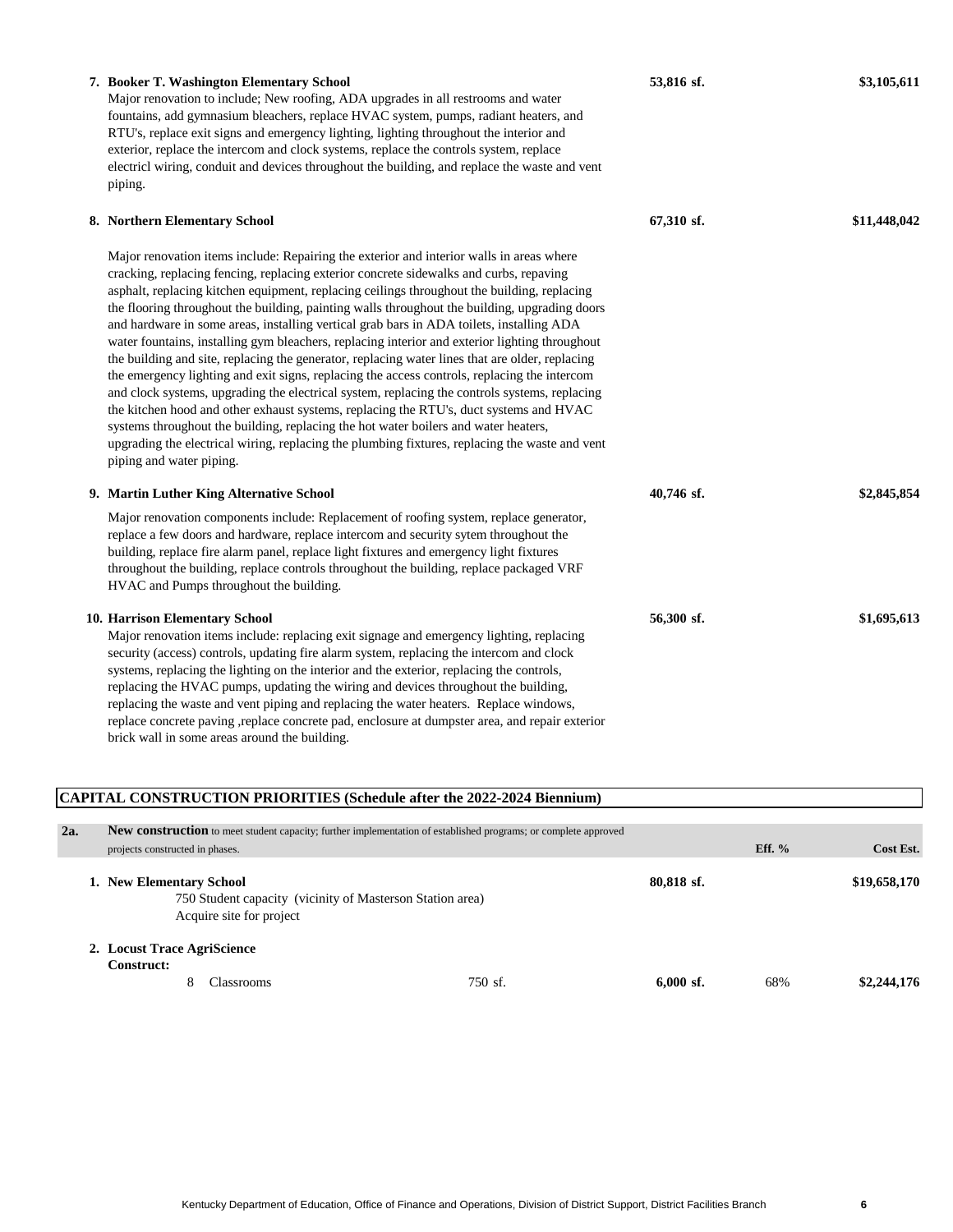|                                                      | 2b. New construction to replace inadequate spaces; expand existing or new buildings for educational purposes; |             |             |          |             |
|------------------------------------------------------|---------------------------------------------------------------------------------------------------------------|-------------|-------------|----------|-------------|
|                                                      | consolidate schools; or replace deteriorated facilities.                                                      |             |             | Eff. $%$ | Cost Est.   |
| 1. Jessie Clark Middle School<br>Construct:          |                                                                                                               |             | 124,996 sf. |          |             |
| 7                                                    | Classrooms                                                                                                    | 750 sf.     | 5,250 sf.   | 71%      | \$1,819,680 |
| <b>Construct:</b>                                    | 2. Athens-Chilesburg Elementary School                                                                        |             | 73,943 sf.  |          |             |
| 4                                                    | Classrooms                                                                                                    | 800 sf.     | 3,200 sf.   | 74%      | \$1,051,849 |
| $\overline{2}$                                       | <b>Resource Rooms</b>                                                                                         | $400$ sf.   | 800 sf.     | 74%      | \$262,962   |
| $\overline{2}$                                       | Pre School Classrooms                                                                                         | 825 sf.     | $1,650$ sf. | 74%      | \$542,359   |
| 3. Cassidy Elementary School<br><b>Construct:</b>    |                                                                                                               |             | 78,289 sf.  |          |             |
| $\mathbf{1}$                                         | Classrooms                                                                                                    | 800 sf.     | 800 sf.     | 74%      | \$262,962   |
| 1                                                    | <b>Resource Room</b>                                                                                          | 400 sf.     | 400 sf.     | 74%      | \$131,481   |
| 3                                                    | Pre School Classrooms                                                                                         | 825 sf.     | 2,475 sf.   | 74%      | \$813,539   |
| 1                                                    | Kitchen addition                                                                                              | $1,146$ sf. | $1,146$ sf. | 74%      | \$376,693   |
| 1                                                    | Cafeteria addition                                                                                            | 1,329 sf.   | 1,329 sf.   | 74%      | \$436,846   |
| 1                                                    | Gymnasium expansion                                                                                           | 2,760 sf.   | 2,760 sf.   | 74%      | \$907,219   |
| 1                                                    | Science Lab (LIPSA)                                                                                           | 1,000 sf.   | $1,000$ sf. | 74%      | \$328,703   |
| <b>Construct:</b>                                    | 4. Garrett Morgan Elementary School                                                                           |             | 73,315 sf.  |          |             |
| $\overline{2}$                                       | Classrooms                                                                                                    | 800 sf.     | $1,600$ sf. | 74%      | \$525,924   |
| $\mathfrak{D}$                                       | <b>Resource Rooms</b>                                                                                         | $400$ sf.   | 800 sf.     | 74%      | \$262,962   |
| $\mathbf{1}$                                         | Pre School Classrooms                                                                                         | 825 sf.     | 825 sf.     | 74%      | \$271,180   |
| 5. Liberty Elementary School<br><b>Construct:</b>    |                                                                                                               |             | 71,900 sf.  |          |             |
| 2                                                    | Classrooms                                                                                                    | 800 sf.     | $1,600$ sf. | 74%      | \$525,924   |
| $\overline{c}$                                       | <b>Resource Rooms</b>                                                                                         | $400$ sf.   | 800 sf.     | 74%      | \$262,962   |
| 2                                                    | Pre School Classrooms                                                                                         | 825 sf.     | $1,650$ sf. | 74%      | \$542,359   |
| 6. Wellington Elementary School<br><b>Construct:</b> |                                                                                                               |             | 73,990 sf.  |          |             |
| 3                                                    | Classrooms                                                                                                    | 800 sf.     | 2,400 sf.   | 74%      | \$788,886   |
| $\overline{c}$                                       | <b>Resource Rooms</b>                                                                                         | $400$ sf.   | 800 sf.     | 74%      |             |
|                                                      |                                                                                                               |             |             |          | \$262,962   |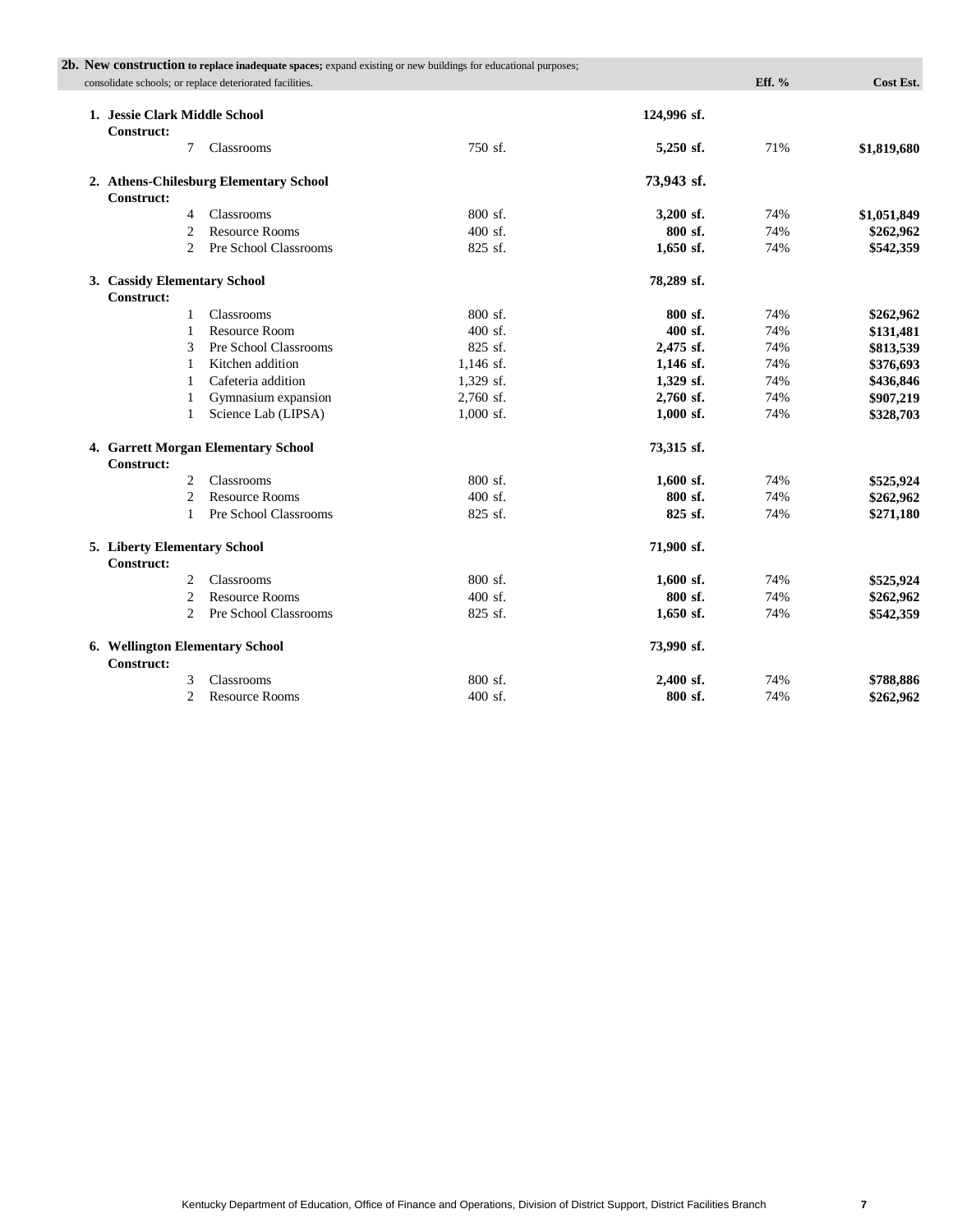| 2c. Major renovation/additions of educational facilities; including expansions, kitchens, cafeterias, libraries,<br>administrative areas, auditoriums, and gymnasiums.                                                                                                                                                                                                                                                                                                                                                                                              |                          |                            | Eff. $%$   | Cost Est.                |
|---------------------------------------------------------------------------------------------------------------------------------------------------------------------------------------------------------------------------------------------------------------------------------------------------------------------------------------------------------------------------------------------------------------------------------------------------------------------------------------------------------------------------------------------------------------------|--------------------------|----------------------------|------------|--------------------------|
| 1. Bryan Station High School<br>Major renovation items include: Replacement of roofing, replacement of terrazzo in the 1968<br>locker rooms, replacment of water heaters, and consideration of new HVAC due to failures<br>and issues.                                                                                                                                                                                                                                                                                                                              |                          | 278,574 sf.                |            | \$3,674,704              |
| 2. Bryan Station Middle School                                                                                                                                                                                                                                                                                                                                                                                                                                                                                                                                      |                          | 103,892 sf.                |            | \$5,103,497              |
| Major renovation items include: Replacement of roofing, new ceilings in areas damaged by<br>roof leaks, replace data cabeling throughout the building, wiring and conduit in areas that<br>were not previously replaced, replace plumbing fixtures, replace some areas of the flooring<br>that are cracking, which were not replaced, replace 10 make-up air units due to constant<br>issues to maintain, replace roof drains in 1976 portion of the building, replace sprinkler<br>heads in older parts of the building and replace radiant heaters.<br>Construct: |                          |                            |            |                          |
| <b>Resource Rooms</b><br>5                                                                                                                                                                                                                                                                                                                                                                                                                                                                                                                                          | 375 sf.                  | $1,875$ sf.                | 71%        | \$649,886                |
| Computer lab<br>1                                                                                                                                                                                                                                                                                                                                                                                                                                                                                                                                                   | 900 sf.                  | 900 sf.                    | 71%        | \$311,945                |
| Cafeteria addition<br>1                                                                                                                                                                                                                                                                                                                                                                                                                                                                                                                                             | $4,000$ sf.              | $4,000$ sf.                | 71%        | \$1,386,423              |
| Kitchen addition<br>1                                                                                                                                                                                                                                                                                                                                                                                                                                                                                                                                               | $2,100$ sf.              | $2,100$ sf.                | 71%        | \$727,872                |
| Gymnasium expansion<br>1                                                                                                                                                                                                                                                                                                                                                                                                                                                                                                                                            | $5,000$ sf.              | $5,000$ sf.                | 71%        | \$1,733,028              |
| <b>Custodial Receiving</b><br>1                                                                                                                                                                                                                                                                                                                                                                                                                                                                                                                                     | 250 sf.                  | 250 sf.                    | 71%        | \$86,651                 |
| 3. Crawford Middle School                                                                                                                                                                                                                                                                                                                                                                                                                                                                                                                                           |                          | 100,349 sf.                |            | \$2,829,611              |
| replacing the light fixtures with more energy efficient lighting, replacing the HVAC controls<br>and devices throughout the building, replacing the RTU's, packaged air conditioning and<br>primary HVAC pumps, replacing the branch wiring throughout the building, and replace<br>handrails and some concrete in the 1968 portion of the building,<br><b>Construct:</b>                                                                                                                                                                                           |                          |                            |            |                          |
| Gymnasium expansion<br>1<br>Health Clinic (LIPSA)<br>1                                                                                                                                                                                                                                                                                                                                                                                                                                                                                                              | $4,285$ sf.<br>1,500 sf. | $4,285$ sf.<br>$1,500$ sf. | 71%<br>71% | \$1,485,205<br>\$519,908 |
|                                                                                                                                                                                                                                                                                                                                                                                                                                                                                                                                                                     |                          |                            |            |                          |
| 4. Edyth J Hayes Middle School                                                                                                                                                                                                                                                                                                                                                                                                                                                                                                                                      |                          | 116,850 sf.                |            | \$2,165,494              |
| Renovation items include replacement of roofing systems, replacement of insulated glazing<br>units where seals have broken and replacement of primary HVAC pumps.<br><b>Construct:</b>                                                                                                                                                                                                                                                                                                                                                                              |                          |                            |            |                          |
| <b>Resource Rooms</b><br>1                                                                                                                                                                                                                                                                                                                                                                                                                                                                                                                                          | 375 sf.                  | 375 sf.                    | 71%        | \$129,977                |
| 1<br>Science room                                                                                                                                                                                                                                                                                                                                                                                                                                                                                                                                                   | $1,000$ sf.              | $1,000$ sf.                | 71%        | \$346,606                |
| Computer lab<br>2                                                                                                                                                                                                                                                                                                                                                                                                                                                                                                                                                   | 900 sf.                  | 1,800 sf.                  | 71%        | \$623,890                |
| Media Center Expansion<br>1                                                                                                                                                                                                                                                                                                                                                                                                                                                                                                                                         | 2,158 sf.                | 2,158 sf.                  | 71%        | \$747,975                |
| Kitchen Expansion<br>1                                                                                                                                                                                                                                                                                                                                                                                                                                                                                                                                              | 1,495 sf.                | 1,495 sf.                  | 71%        | \$518,175                |
| Cafeteria Expansion<br>1                                                                                                                                                                                                                                                                                                                                                                                                                                                                                                                                            | 2,504 sf.                | 2,504 sf.                  | 71%        | \$867,901                |
| 5. Leestown Middle School<br><b>Construct:</b>                                                                                                                                                                                                                                                                                                                                                                                                                                                                                                                      |                          | 107,592 sf.                |            |                          |
| Classrooms<br>6                                                                                                                                                                                                                                                                                                                                                                                                                                                                                                                                                     | 750 sf.                  | 4,500 sf.                  | 71%        | \$1,559,725              |
| Computer lab<br>1                                                                                                                                                                                                                                                                                                                                                                                                                                                                                                                                                   | 900 sf.                  | 900 sf.                    | 71%        | \$311,945                |
| Health Clinic (LIPSA)<br>1                                                                                                                                                                                                                                                                                                                                                                                                                                                                                                                                          | 1,500 sf.                | 1,500 sf.                  | 71%        | \$519,908                |
| 6. Lexington Traditional Magnet Middle School                                                                                                                                                                                                                                                                                                                                                                                                                                                                                                                       |                          | 101,500 sf.                |            | \$6,908,345              |

Renovation items include: new roofing, new door frames and glazing units, new flooring in some areas of the building, repairing of exterior brick in some areas, floor settlement issues should be resolved, replacing the sewer lines original to the building, replacing and upgrading the controls throughout the buidling, replacment of wiring and electrical upgrades, replacing lighting on the interior and the exterior, replacing the fire alarm system, replacing the intercom and phone system, replacing the RTU's and hydronic pumps.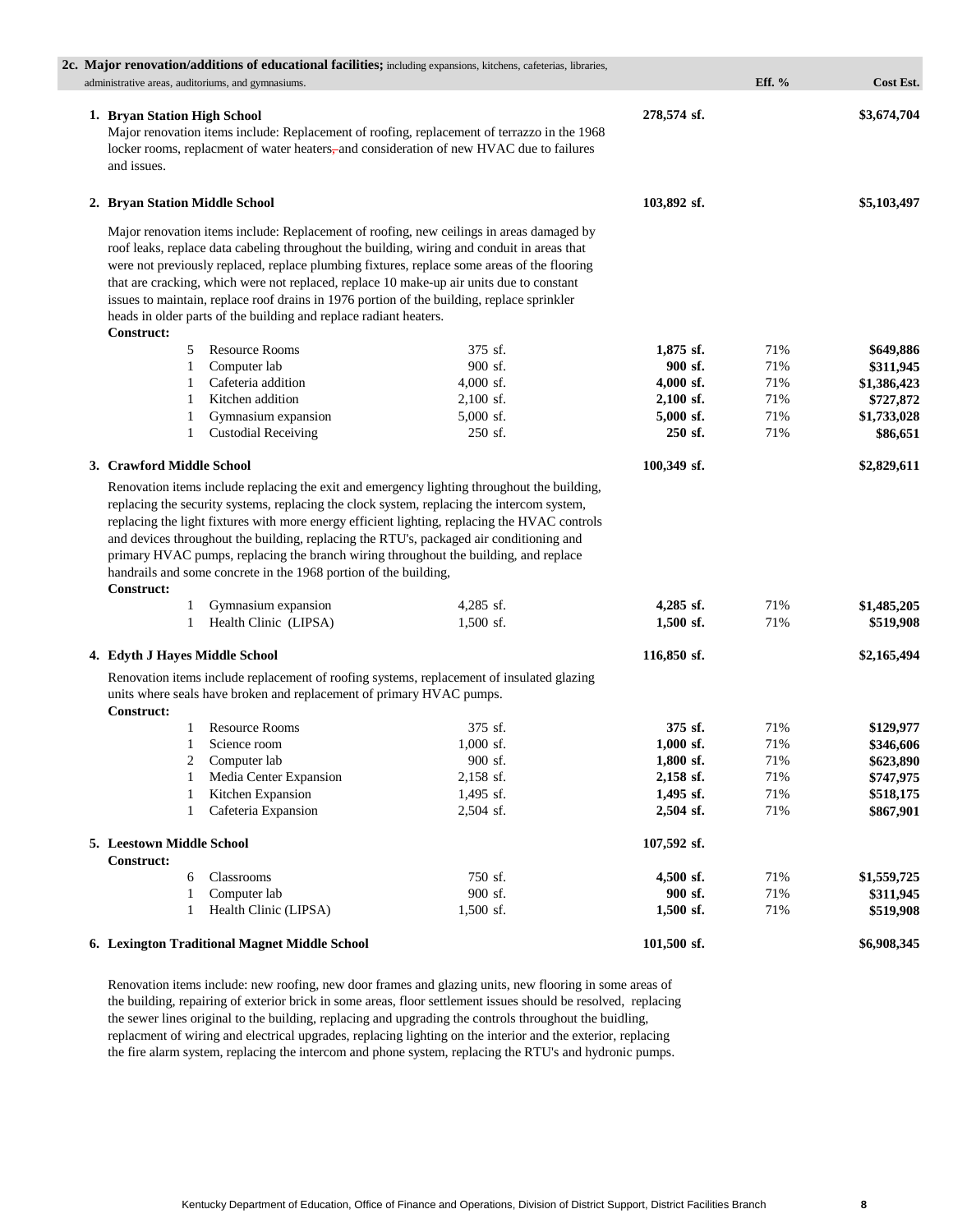# 3 Classrooms 800 sf. **2,400 sf.** 74% **\$788,886** 1 Pre School Classroom 825 sf. **825 sf.** 74% **\$271,180** 1 Kitchen Expansion 1,199 sf. **1,199 sf.** 74% **\$394,115** 1 Cafeteria Expansion 2,848 sf. **2,848 sf.** 74% **\$936,145 9. Rosa Parks Elementary School 68,985 sf. \$16,548,298 Construct:** 4 Classrooms 800 sf. **3,200 sf.** 74% **\$1,051,849** 2 Resource Rooms 400 sf. **800 sf.** 74% **\$262,962** 2 Pre School Classrooms 825 sf. **1,650 sf.** 74% **\$542,359 10. Veterans Park Elementary School 72,012 sf. \$10,997,307 Construct:** 3 Classrooms 800 sf. **2,400 sf.** 74% **\$788,886** 5 Resource Room 400 sf. **2,000 sf.** 74% **\$657,405** 2 Pre School Classrooms 825 sf. **1,650 sf.** 74% **\$542,359** Renovation items include: new ceiling finishes throughout the building, updating the fire alarm system and devices, replacing the intercom and clock systems, replacing the HVAC systems, replacing the plumbing fixtures, replacing the interior and exterior lighting throughout the building, replacing the exhaust fans, replacing the water heaters and heat pumps, repaving the asphalt and repairing or replacing the concrete sidewalks where needed, repainting throughout the building, replacing flooring that is at the end of its life, updating electrical items and technology, replacing the HVAC controls, replacing the generator, replacing the kitchen equipment, replacing the roofing, Renovation items include: Replacing or repairing the windows due to seals that are broken, repairing exterior cracking on the building, providing fencing around the playground, replacing flooring and ceiling tiles throughout the building due to age, repairing cracked gypsum board, replacing exterior sidewalks and other concrete areas where damaged, repairing roof leaks in the gym, updating hardware due to age, painting throughout the building, replacement of HVAC systems and ductwork, replacement of controls, clock and intercom systems due to age, replace exhaust systems, replacement of lighting through out the interior and exterior of the building, replacment of water heaters and install dumpster enclosure.

# **Construct:**

| Classroom                   | 750 sf.     | 750 sf.     | 71% | \$259,954 |
|-----------------------------|-------------|-------------|-----|-----------|
| Resource Rooms              | 375 sf.     | $2.625$ sf. | 71% | \$909,840 |
| Computer lab                | $900$ sf.   | $900$ sf.   | 71% | \$311,945 |
| Cafeteria addition          | $1.793$ sf. | $1,793$ sf. | 71% | \$621,464 |
| Kitchen addition            | 1.806 sf.   | 1.806 sf.   | 71% | \$625,970 |
| Science Lecture Lab (LIPSA) | 1.259 sf.   | $1.259$ sf. | 71% | \$436,376 |
|                             |             |             |     |           |

**8. Julius Marks Elementary School 64,376 sf. \$4,748,845**

### Renovation items include: new roofing systems, storm water improvements, replacement of sewer lines, replacement of interior lighting, emergency lighting and exit signs, access controls and video montoring, replacement of fire alarm systems, replacement of clocks and intercom systems, replacement of radiant

Renovation items include: new roofing systems, repaving the asphalt and installing dumpster enclosures and a new concrete pad, replacing the intercom, security, phone and clock systems, replacing the HVAC systems, replacing the interior and exterior light fixtures, replacing the spinkler piping system, replacing and upgrading the electrical systems in the building, replacing the water heaters, replacing the HVAC controls

heaters, RTU's and piping and pumps, new conduit and wiring, devices and panels

**Construct:**

systems

| 44A |  |
|-----|--|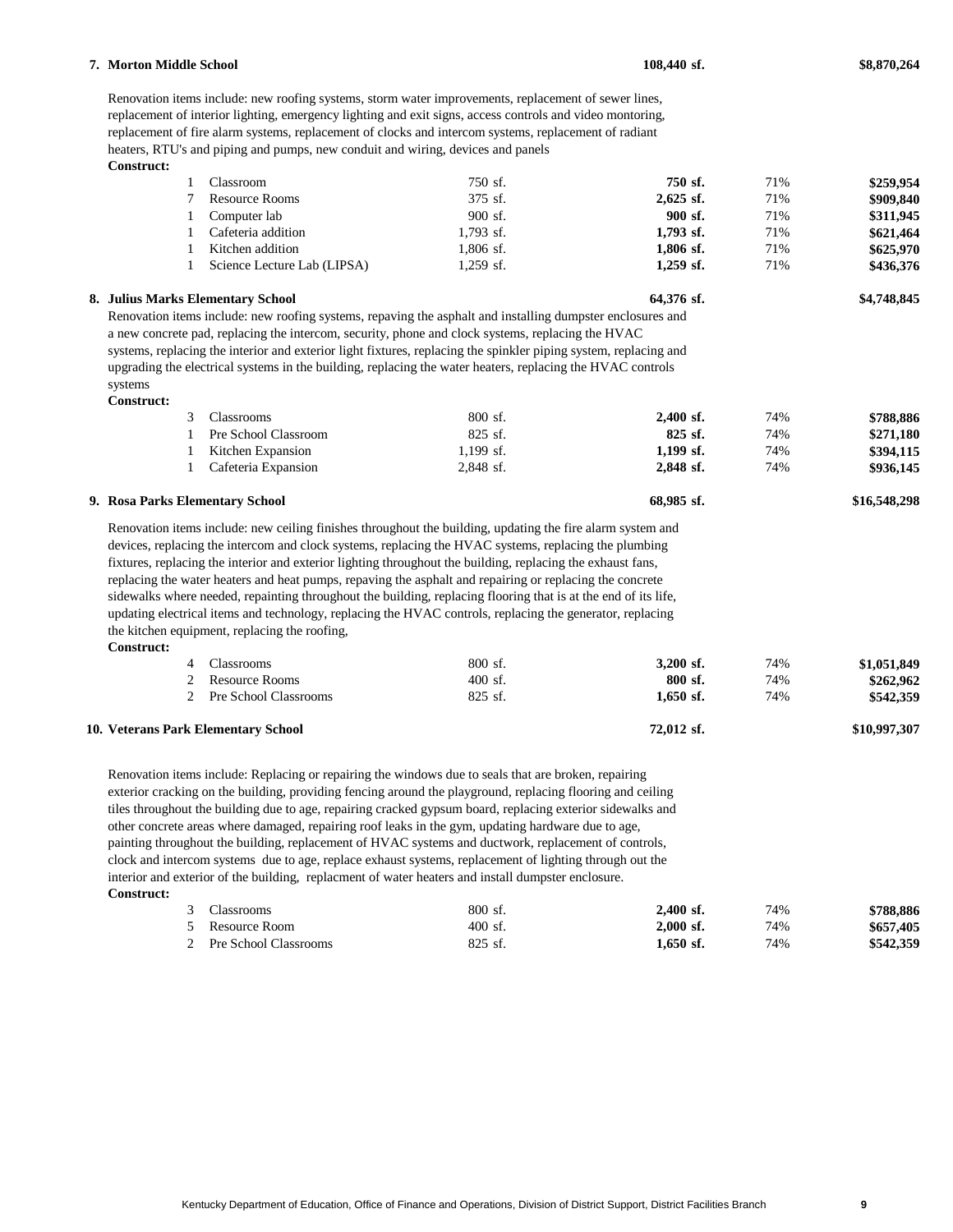#### **11. Maxwell Spanish Imm. Elementary School 49,286 sf. \$2,548,528**

**Construct:** Renovation items include: New roofing,replacing emergency exit signs and fixtures, replacing the access controls and video monitoring, Updating the fire alarm system and devices, replacing the intercom and clock systems, replacing the interior and exterior lighting throughout the building and the site, replacing the controls and thermostats throughout the building, updating the wiring and devices, replacing the waste and vent piping, replacing the radiant heaters and hyronic pumps, replacing the HVAC air distribution system

|   | Classroom              | 800 sf.     | 800 sf.     | 74% | \$262,962 |
|---|------------------------|-------------|-------------|-----|-----------|
| 4 | Resource Rooms         | $400$ sf.   | $1,600$ sf. | 74% | \$525,924 |
|   | Pre School Classrooms  | $825$ sf.   | $1,650$ sf. | 74% | \$542,359 |
|   | Music Room             | 800 sf.     | 800 sf.     | 74% | \$262,962 |
|   | Computer Room          | 800 sf.     | 800 sf.     | 74% | \$262,962 |
|   | Kitchen addition       | $1.013$ sf. | $1,013$ sf. | 74% | \$332,976 |
|   | Media Center Expansion | $2,014$ sf. | $2,014$ sf. | 74% | \$662,007 |
|   | Custodial Receiving    | $250$ sf.   | $250$ sf.   | 74% | \$82,176  |
|   |                        |             |             |     |           |

### **12. Fayette Co. PreSchool Center 10,760 sf. \$1,109,895**

Renovation items include: Replacing the roofing system, replacing the intercom and phone systems, replacing all the interior and exterior lighting throughout the building and the site, replacing the RTU's and ductwork, replacing the controls, replacing the exhaust, updating the wiring and devices throughout the building, replacing the waste and vent piping, replacing the radiant heaters, replacing the hydronic piping, replacing and repairing exterior concrete areas and fencing, updating exterior and interior doors that have not been replaced, replacing the windows, replacing the ceilings throughout the building.

### **CAPITAL CONSTRUCTION PRIORITIES (Regardless of Schedule)**

**3. Construction of non-educational additions or expansion** including kitchens, cafeterias, administrative areas, auditoriums and gymnasiums not associated with major renovations.

No items

|  | 4. Management support areas: Construct, acquisition, or renovation of central offices, bus garages, or central stores                                                                                                                                                                                   |                          |            |                            |
|--|---------------------------------------------------------------------------------------------------------------------------------------------------------------------------------------------------------------------------------------------------------------------------------------------------------|--------------------------|------------|----------------------------|
|  | 1. Liberty Road Bus Garage<br>Major renovation to the 1968 portion of the building to include; Life Safety including<br>security system, ADA, HVAC, electrical, plumbing, communication system, exterior and<br>interior lighting, administrative area, technology framework. Demolition of bus awning. | 11,433 sf.               | Eff. $%$   | Cost Est.                  |
|  |                                                                                                                                                                                                                                                                                                         |                          |            | \$1,743,990                |
|  | <b>New Construction:</b><br>$1,200$ sf.<br><b>Bus Bays</b><br>4<br>Administrative area for trainers,<br>routers, etc.; to include driver<br>waiting area                                                                                                                                                | $4,800$ sf.<br>4,700 sf. | 74%<br>74% | \$1,219,978<br>\$1,194,562 |
|  | 3. Joe G. White Maintenance Building<br>Major renovation to include; Life Safety, ADA, site development, exterior including<br>lighting, technology framework, HVAC, electrical, plumbing, windows, restrooms,<br>mechanical room and interior lighting and finishes.                                   | 22,172 sf.               |            | \$2,773,274                |
|  | 4. Other Maintenance Building<br>Major renovation to include; Life Safety, ADA, site development, exterior including<br>lighting, technology framework, HVAC, electrical, plumbing, mechanical room, interior<br>lighting and finishes, restrooms and common areas.                                     | 32,548 sf.               |            | \$4,071,104                |

### **DISTRICT NEED \$463,381,514**